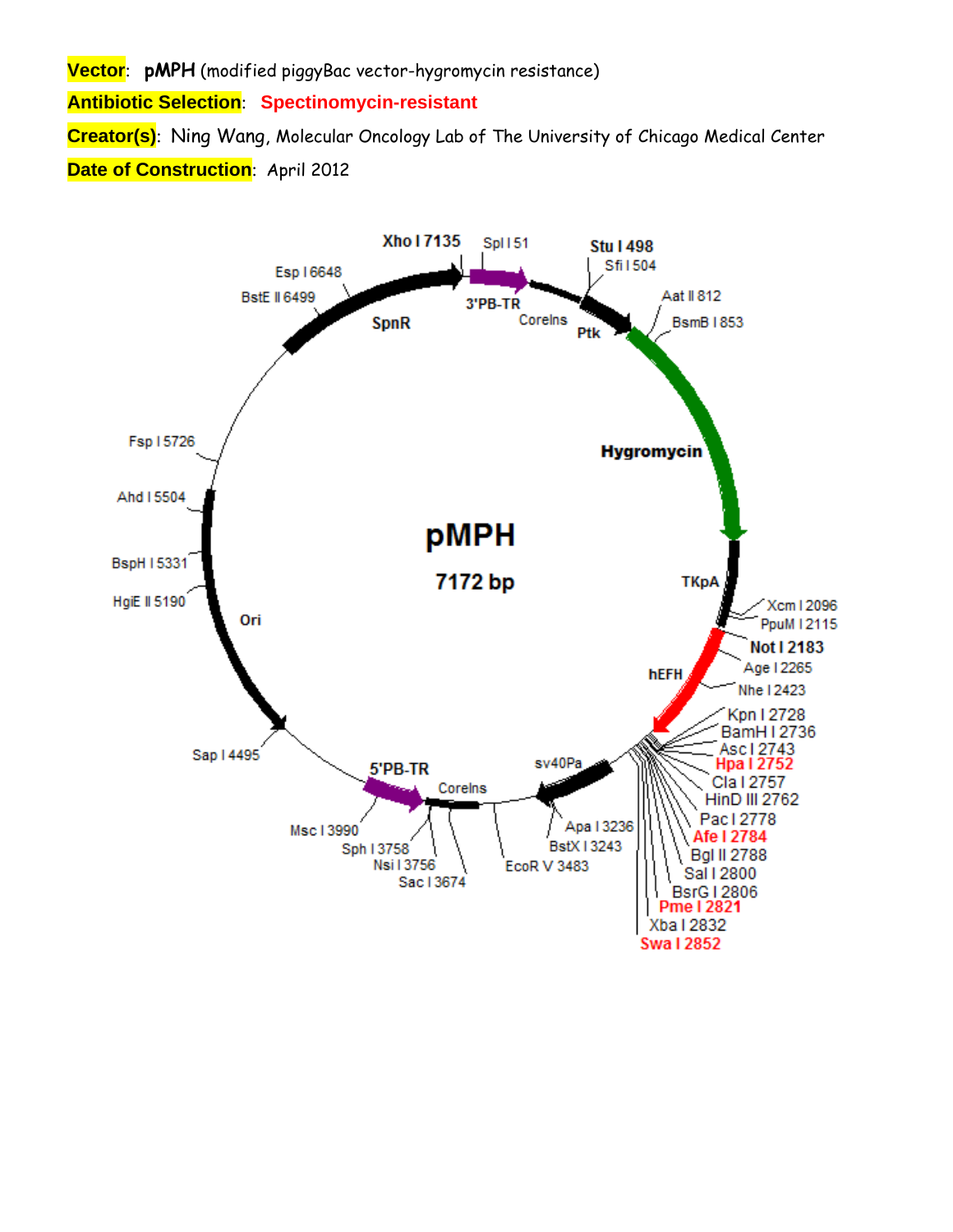## **pMPH Vector Sequence**

(Spectinomycin-resistant)

CTGCAGAACACGCAGCTAGATTAA<mark>CCCTAGAAAGATAATCATATTGTGACGTACGTTAAAGATAATCATGCGTAAAATTGAC</mark>G GCTCCGGTCCGGCGCTCCCCCCGCATCCCCGAGCCGGCAGCGTGCGGGACAGCCCGGGCACGGGGAAGGTGGCACGGGATCGCTTT CCTCTGAACGCTTCTCGCTGCTCTTTGAGCCTGCAGACACCTGGGGGGATACGGGGAAAAGGCCTCCACGGCCAGACTAGactgctt catccccgtggcccgttgctcgcgtttgctggcggtgtccccggaagaaatatatttgcatgtctttagttctatgatgacacaaac cccgcccagcgtcttgtcattggcgaattcgaacacgcagatgcagtcggggcggcggtcccaggtccacttcgcatattaaggt gacgcgtgtggcctcgaacaccgagcgaccctgcagcgacccgcttaacagcgtcaacagcgtGCCGCAGATCCCGGCAATGAGAT ATGAAAAAGCCTGAACTCACCGCGACGTCTGTCGAGAAGTTTCTGATCGAAAAGTTCGACAGCGTCTCCGACCTGATGCAGCTCTCG GAGGGCGAAGAATCTCGTGCTTTCAGCTTCGATGTAGGAGGCCGTGGATATGTCCTGCGGGTAAATAGCTGCGCCGATGGTTTCTAC AAAGATCGTTATGTTTATCGGCACTTTGCATCGGCCGCGCTCCCGATTCCGGAAGTGCTTGACATTGGGGAATTCAGCGAGAGCCTG GAGGCCATGGATGCGATCGCTGCGGCCGATCTTAGCCAGACGAGCGGGTTCGGCCCATTCGGACCGCAAGGAATCGGTCAATACACT GCGCAGGCTCTCGATGAGCTGATGCTTTGGGCCGAGGACTGCCCCGAAGTCCGGCACCTCGTGCACGCGGATTTCGGCTCCAACAAT GTCCTGACGGACAATGGCCGCATAACAGCGGTCATTGACTGGAGCGAGGCGATGTTCGGGGATTCCCAATACGAGGTCGCCAACATC TTCTTCTGGAGGCCGTGGTTGGCTTGTATGGAGCAGCAGACGCGCTACTTCGAGCGGAGGCATCCGGAGCTTGCAGGATCGCCGCGG CTCCGGGCGTATATGCTCCGCATTGGTCTTGACCAACTCTATCAGAGCTTGGTTGACGGCAATTTCGATGATGCAGCTTGGGCGCAG GGTCGATGCGACGCAATCGTCCGATCCGGAGCCGGGACTGTCGGGCGTACACAAATCGCCCGCAGAAGCGCGGCCGTCTGGACCGAT GGCTGTGTAGAAGTACTCGCCGATAGTGGAAACCGACGCCCCAGCACTCGTCCGAGGGCAAAGGAATAGqqqqaqatqqqqqqqcta actgaaacacggaaggagacaataccggaaggaacccgcgctatgacggcaataaaaagacagaataaaacgcacgggtgttgggtc gtttgttcataaacgcggggttcggtcccagggctggcactctgtcgataccccaccgagaccccattggggccaatacgcccgcgt cactggccccgtgggttagggacggggtcccccatggggaatggtttatggttcgtgggggttattattttgggcgttgcgtggggt ctggtGCGGCCGCTCCGGTGCCCGTCAGTGGGCAGAGCGCACATCGCCCACAGTCCCCGAGAAGTTGGGGGGAGGGTCGGCAATTG AACCGGTGCCTAGAGAAGGTGCCGCGGGGTAAACTGGAAAGTGATGTCGTGTACTGGCTCCCCCTTTTTCCCGAGGGTGGGGAGA ACCGTATATAAGTGCAGTAGTCGCCGTGAACGTTCTTTTTCGCAACGGGTTTGCCGCCAGAACACAGCTG<mark>AAGCTAGCTT</mark>CGAGGGG CTCGCATCTCTCCTTCACGCGCCCGCCCCCTACCTGAGGCCGCCATCCACGCCGGTTGAGTCGCGTTCTGCCGCCTCCCGCCTGTG GTGCCTCCTGAACTGCGTCCGCCGTCTAGGTAAGTTTAAAGCTCAGGTCGAGACCGGGCCTTTGTCCGGCGCTCCCTTGGAGCCTAC ACTTGTTTATTGCANCTTATAATGGTTACAAATAAAGCAATAGCATCACAAATTTCACAAATAAAGCATTTTTTTCACTGCATTCTA GTTGTGGTTTGTCCAAACTCATCAATGTATCTTATCATGTCTGGAATGACTCAAATGATGTCAATTAGTCTATCAGAAGCTCATCTG GTCTCCCTTCCGGGGGACAAGACATCCCTGTTTAATATTTAAACAGCAGTGTTCCCAAACTGGGTTCTTATATCCCTTGCTCTGGTC AACCAGGTTGCAGGGTTTCCTGTCCTCACAGGAACGAAGTCCCTAAAGAAACAGTGGCAGCCAGGTTTAGCCCCGGAATTGACTGGA TTCCTTTTTTAGGGCCCATTGGTATGGCTTTTTCCCCCTATCCCCCAGGTGTCTGCAGGCTCAAAGAGCAGCGAGAAGCGTTCAGA GGAAAGCGATCCCGTGCCACCTTCCCCGTGCCCGGGCTGTCCCCGCACGCTGCCGGCTCGGGGATGCGGGGGAGCGCCGGACCGGA <mark>ATATC</mark>TATAACAAGAAAATATATATAATAAGTTATCACGTAAGTAGAACATGAAATAACAATATAATTATCGTATGAGTTAAATC TTAAAAGTCACGTAAAAGATAATCATGCGTCATTTTGACTCACGCGGTCGTTATAGTTCAAAATCAGTGACACTTACCGCATTGACA ATTTCAAGAATGCATGCGTCAATTTTACGCAGACTATCTTTCTAGGGTTAATCTAGCTGCATCAGGATCATATCGTCGGGTCTTTTT TCATCGCCCAAGCTGGCGCTATCTGGGCATCGGGGAGGAAGAAGCCCGTGCCTTTTCCCGCGAGGTTGAAGCGGCATGGAAAGAGTT TGCCGAGGATGACTGCTGCTGCATTGACGTTGAGCGAAAACGCACGTTTACCATGATGATTCGGGAAGGTGTGGCCATGCACGCCTT TAACGGTGAACTGTTCGTTCAGGCCACCTGGGATACCAGTTCGTCGCGGCTTTTCCGGACACAGTTCCGGATGGTCAGCCCGAAGCG CATCAGCAACCCGAACAATACCGGCGACAGCCGGAACTGCCGTGCCGGTGTGCAGATTAATGACAGCGGTGCGGCGCTGGGATATTA TCATGGTCATAGCTGTTTCCTGTGAAATTGTTATCCGCTCACAATTCCACACAACATACGAGCCGGAAGCATAAAGTGTAAAGCC TGGGGTGCCTAATGAGTGAGCTAACTCACATTAATTGCGTTGCGCTCACTGCCCGCTTTCCAGTCGGGAAACCTGTCGTGCCAGCTG CATTAATGAATCGGCCAACGCGCGGGGAGAGGCGGTTTGCGTATTGGGCGCTCTTCCGCTTCCTCGCTCACTGACTCGCTGCCTCG GTCGTTCGGCTGCGGCGAGCGGTATCAGCTCACTCAAGGCGGTAATACGGTTATCCACAGAATCAGGGGATAACGCAGGAAAGAAC ATGTGAGCAAAAGGCCAGCAAAAGGCCAGGAACCGTAAAAAGGCCGCGTTGCTGGCGTTTTTCCATAGGCTCCGCCCCCTGACGAG CATCACAAAAATCGACGCTCAAGTCAGAGGTGGCGAAACCCGACAGGACTATAAAGATACCAGGCGTTTCCCCCTGGAAGCTCCCTC GTGCGCTCTCCTGTTCCGACCCTGCCGCTTACCGGATACCTGTCCGCCTTTCTCCCTTCGGGAAGCGTGGCGCTTTCTCATAGCTCA CGCTGTAGGTATCTCAGTTCGGTGTAGGTCGTTCGCTCCAAGCTGGGCTGTGTGCACGAACCCCCCGTTCAGCCCGACCGCTGCGCC TTATCCGGTAACTATCGTCTTGAGTCCAACCCGGTAAGACACGACTTATCGCCACTGGCAGCCACTGGTAACAGGATTAGCAGA GCGAGGTATGTAGGCGGTGCTACAGAGTTCTTGAAGTGGTGGCCTAACTACGGCTACACTAGAAGGACAGTATTTGGTATCTGCGCT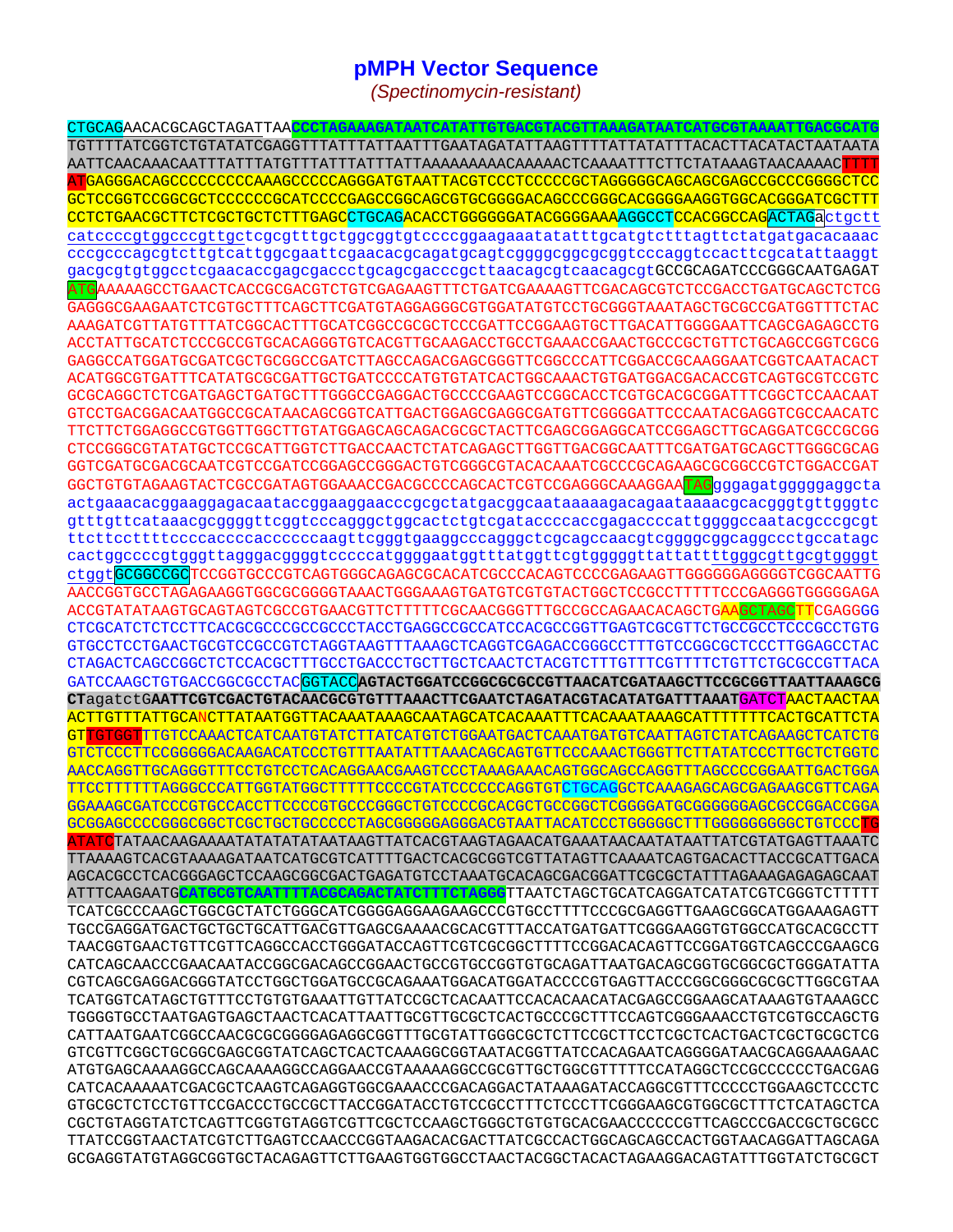CTGCTGAAGCCAGTTACCTTCGGAAAAAGAGTTGGTAGCTCTTGATCCGGCAAACAAACCACCGCTGGTAGCGGTGGTTTTTTTGTT TGCAAGCAGCAGATTACGCGCAGAAAAAAAGGATCTCAAGAAGATCCTTTGATCTTTTCTACGGGGTCTGACGCTCAGTGGAACGAA AACTCACGTTAAGGGATTTTGGTCATGAGATTATCAAAAAGGATCTTCACCTAGATCCTTTTAAATTAAAAATGAAGTTTTAAATCA ATCTAAAGTATATATGAGTAAACTTGGTCTGACAGTTACCAATGCTTAATCAGTGAGGCACCTATCTCAGCGATCTGTCTATTTCGT TCATCCATAGTTGCCTGACTCCCCGTCGTGTAGATAACTACGATACGGGAGGGCTTACCATCTGGCCCCAGTGCTGCAATGATACCG CGAGACCCACGCTCACCGGCTCCAGATTTATCAGCAATAAACCAGCCAGCCGGAAGGGCCGAGCGCAGAAGTGGTCCTGCAACTTTA TCCGCCTCCATCCAGTCTATTAATTGTTGCCGGGAAGCTAGAGTAAGTAGTTCGCCAGTTAATAGTTTGCGCAACGTTGTTGCCATT GCTACAGGCATCGTGGTGTCACGCTCGTCGTTTGGTATGGCTTCATTCAGCTCCGGTTCCCAACGATCAAGGCGAGTTACATGATCC CCCATGTTGTGCAAAAAAGCGGTTAGCTCCTTCGGTCCTCCGATCGTTGTCAGAAGTAAGTTGGCCGCAGTGTTATCACTCATGGTT ATGGCAGCACTGCATAATTCTCTTACTGTCATGCCATCCGTAAGATGCTTTTCTGTGACTGGTGAGTGTACCAGCCAGGACAGAAAT GCCTCGACTTCGCTGCTACCCAAGGTTGCCGGGTGACGCACACCGTGGAAACGGATGAAGGCACGAACCCAGTGGACATAAGCCTGT TCGGTTCGTAAGCTGTAATGCAAGTAGCGT**ATG**CGCTCACGCAACTGGTCCAGAACCTTGACCGAACGCAGCGGTGGTAACGGCGCA GTGGCGGTTTTCATGGCTTGTTATGACTGTTTTTTTGGGGTACAGTCTATGCCTCGGGCATCCAAGCAGCAAGCGCGTTACGCCGTG GGTCGATGTTTGATGTTATGGAGCAGCAACGATGTTACGCAGCAGGGCAGTCGCCCTAAAACAAAGTTAAACATTATGAGGGAAGCG GTGATCGCCGAAGTATCGACTCAACTATCAGAGGTAGTTGGCGTCATCGAGCGCCATCTCGAACCGACGTTGCTGGCCGTACATTTG TACGGCTCCGCAGTGGATGGCGGCCTGAAGCCACACAGTGATATTGATTTGCTGGTTACGGTGACCGTAAGGCTTGATGAAACAACG CGGCGAGCTTTGATCAACGACCTTTTGGAAACTTCGGCTTCCCCTGGAGAGAGCGAGATTCTCCGCGCTGTAGAAGTCACCATTGTT GTGCACGACGACATCATTCCGTGGCGTTATCCAGCTAAGCGCGAACTGCAATTTGGAGAATGGCAGCGCAATGACATTCTTGCAGGT ATCTTCGAGCCAGCCACGATCGACATTGATCTGGCTATCTTGCTGACAAAAGCAAGAGAACATAGCGTTGCCTTGGTAGGTCCAGCG GCGGAGGAACTCTTTGATCCGGTTCCTGAACAGGATCTATTTGAGGCGCTAAATGAAACCTTAACGCTATGGAACTCGCCGCCCGAC TGGGCTGGCGATGAGCGAAATGTAGTGCTTACGTTGTCCCGCATTTGGTACAGCGCAGTAACCGGCAAAATCGCGCCGAAGGATGTC GCTGCCGACTGGGCAATGGAGCGCCTGCCGGCCCAGTATCAGCCCGTCATACTTGAAGCTAGACAGGCTTATCTTGGACAAGAAGAA GATCGCTTGGCCTCGCGCGCAGATCAGTTGGAAGAATTTGTCCACTACGTGAAAGGCGAGATCACCAAGGTAGTCGGCAAATAACCC TCGAGCCACCCA**TGA**CCAAAATCCCTTAACGTGAGTTA

## Unique enzymes in pMPH:

| 6537<br>BsiW I<br>C`GTAC, G<br>51<br>Bcl I<br>T`GATC, A<br>Spl I<br>C`GTAC, G<br>51<br>Blp I<br>GC `TNA, GC<br>6648<br>Stu I<br>AGG CCT<br>498<br>6648<br>Esp I<br>GC `TNA, GC<br>Sfi I<br>GGCCN, NNN NGGCC 504<br>PaeR7 I<br>7135<br>C`TCGA, G<br>812<br>7135<br>Aat II<br>G, ACGT `C<br>Xho I<br>C`TCGA, G<br>853<br>Number of enzymes = 56<br>BsmB I<br>CGTCTC 7/11<br>Xcm I<br>CCANNNN, N `NNNNTGG2096<br>PpuM I<br>RG`GWC, CY<br>2115<br>The following enzymes do not cut in pMPH:<br>2183<br>Not I<br>GC `GGCC, GC<br>2258<br>C`AATT, G<br>Mun I<br>Afl II<br>Avr II<br>Bbs I<br>BsaB I<br>Bbv II<br>Age I<br>A`CCGG, T<br>2265<br>BseR I<br>Bsp1286 I<br>Bst1107 I<br>Eco72 I<br>Fse I<br>2423<br>Nhe I<br>$G$ $CTAG$ , $C$<br>PflM I<br>Pml I<br>Nru I<br>Spe I<br>Xca I<br>Bsu36 I<br>2472<br>CC TNA, GG<br>2715<br>Kas I<br>G`GCGC, C<br>pMPH: sites sorted by name:<br>Nar I<br>GG CG, CC<br>2716<br>2717<br>Ehe I<br>GGC GCC<br>812<br>Aat II<br>(1)<br>2719<br>G, GCGC `C<br>Bbe I<br>Acc I<br>2801<br>(1)<br>2724<br>Acc65 I<br>G`GTAC, C<br>Acc65 I<br>2724<br>(1)<br>2724<br>Asp718<br>$G$ $GTAC$ , $C$<br>Aci I<br>315<br>370<br>(92)<br>336<br>348<br>$G$ , $GTAG^{\dagger}C$<br>2728<br>Kpn I<br>393<br>555<br>612<br>662<br>2736<br>BamH I<br>G`GATC, C<br>667<br>762<br>804<br>738<br>2743<br>Asc I<br>GG`CGCG, CC<br>928<br>1060<br>993<br>1110<br>GTT AAC<br>2752<br>Hpa I<br>1130<br>1154<br>1176<br>1196<br>2757<br>Cla I<br>AT CG, AT<br>1373<br>1421<br>1411<br>1534<br>2762<br>HinD III<br>A`AGCT, T<br>1562<br>1585<br>1564<br>1714<br>2778<br>TTA, AT`TAA<br>Pac I<br>1724<br>1864<br>1930<br>1997<br>AGC GCT<br>2784<br>Afe I<br>2070<br>2186<br>2182<br>2287<br>Eco47 III<br>AGC GCT<br>2784<br>2324<br>2460<br>2463<br>2404<br>Bgl II<br>2788<br>A GATC, T<br>2478<br>2509<br>2516<br>2543<br>2800<br>Sal I<br>G`TCGA, C<br>2768<br>3350<br>2770<br>3373<br>Acc I<br>GT `MK, AC<br>2801<br>3395<br>3407<br>3428<br>3612<br>2806<br>BsrG I<br>T`GTAC, A<br>3645<br>3679<br>3887<br>3900<br>2821<br>Pme I<br>CTTT AAAC<br>4049<br>4156<br>4209<br>4161<br>2832<br>Xba I<br>T CTAG, A<br>4246<br>4301<br>4404<br>4460<br>TAC GTA<br>2840<br>SnaB I<br>4470<br>4537<br>4544<br>4494<br>ATTT AAAT<br>2853<br>Swa I<br>4565<br>4656<br>4684<br>4811<br>3232<br>Bsp120 I<br>G`GGCC, C<br>4830<br>5061<br>5196<br>4951<br>3236<br>G, GGCC `C<br>Apa I<br>5205<br>5567<br>5658<br>5849<br>3243<br>BstX I<br>CCAN, NNNN `NTGG<br>5895<br>6162<br>6182<br>6350<br>ECOR V<br>GAT ATC<br>3483<br>6459<br>6526<br>6447<br>6589<br>Sac I<br>G, AGCT `C<br>3674<br>6785<br>6788<br>6866<br>6913<br>Nsi I<br>3756<br>A, TGCA`T<br>Afe I<br>2784<br>(1)<br>3758<br>G, CATG C<br>Sph I<br>4611<br>Afl III<br>699<br>2812<br>(3)<br>TGG   CCA<br>3990<br>Msc I<br>2265<br>Age I<br>(1)<br>Sap I<br>GCTCTTC 8/11<br>4495<br>1777<br>2716<br>6393<br>(4)<br>809<br>Aha II<br>Ear I<br>CTCTTC 7/10<br>4495 |  |       |     |      |  |  |
|----------------------------------------------------------------------------------------------------------------------------------------------------------------------------------------------------------------------------------------------------------------------------------------------------------------------------------------------------------------------------------------------------------------------------------------------------------------------------------------------------------------------------------------------------------------------------------------------------------------------------------------------------------------------------------------------------------------------------------------------------------------------------------------------------------------------------------------------------------------------------------------------------------------------------------------------------------------------------------------------------------------------------------------------------------------------------------------------------------------------------------------------------------------------------------------------------------------------------------------------------------------------------------------------------------------------------------------------------------------------------------------------------------------------------------------------------------------------------------------------------------------------------------------------------------------------------------------------------------------------------------------------------------------------------------------------------------------------------------------------------------------------------------------------------------------------------------------------------------------------------------------------------------------------------------------------------------------------------------------------------------------------------------------------------------------------------------------------------------------------------------------------------------------------------------------------------------------------------------------------------------------------------------------------------------------------------------------------------------------------------------------------------------------------------------------------------------------------------------------------------------------------------------------------------------------------------------------------------------------------------------------------------------------------------------------------------------------------------------------------------------------------------------------------------------------------------------------------------------------------------------------------------------------------|--|-------|-----|------|--|--|
|                                                                                                                                                                                                                                                                                                                                                                                                                                                                                                                                                                                                                                                                                                                                                                                                                                                                                                                                                                                                                                                                                                                                                                                                                                                                                                                                                                                                                                                                                                                                                                                                                                                                                                                                                                                                                                                                                                                                                                                                                                                                                                                                                                                                                                                                                                                                                                                                                                                                                                                                                                                                                                                                                                                                                                                                                                                                                                                      |  |       |     |      |  |  |
|                                                                                                                                                                                                                                                                                                                                                                                                                                                                                                                                                                                                                                                                                                                                                                                                                                                                                                                                                                                                                                                                                                                                                                                                                                                                                                                                                                                                                                                                                                                                                                                                                                                                                                                                                                                                                                                                                                                                                                                                                                                                                                                                                                                                                                                                                                                                                                                                                                                                                                                                                                                                                                                                                                                                                                                                                                                                                                                      |  |       |     |      |  |  |
|                                                                                                                                                                                                                                                                                                                                                                                                                                                                                                                                                                                                                                                                                                                                                                                                                                                                                                                                                                                                                                                                                                                                                                                                                                                                                                                                                                                                                                                                                                                                                                                                                                                                                                                                                                                                                                                                                                                                                                                                                                                                                                                                                                                                                                                                                                                                                                                                                                                                                                                                                                                                                                                                                                                                                                                                                                                                                                                      |  |       |     |      |  |  |
|                                                                                                                                                                                                                                                                                                                                                                                                                                                                                                                                                                                                                                                                                                                                                                                                                                                                                                                                                                                                                                                                                                                                                                                                                                                                                                                                                                                                                                                                                                                                                                                                                                                                                                                                                                                                                                                                                                                                                                                                                                                                                                                                                                                                                                                                                                                                                                                                                                                                                                                                                                                                                                                                                                                                                                                                                                                                                                                      |  |       |     |      |  |  |
|                                                                                                                                                                                                                                                                                                                                                                                                                                                                                                                                                                                                                                                                                                                                                                                                                                                                                                                                                                                                                                                                                                                                                                                                                                                                                                                                                                                                                                                                                                                                                                                                                                                                                                                                                                                                                                                                                                                                                                                                                                                                                                                                                                                                                                                                                                                                                                                                                                                                                                                                                                                                                                                                                                                                                                                                                                                                                                                      |  |       |     |      |  |  |
|                                                                                                                                                                                                                                                                                                                                                                                                                                                                                                                                                                                                                                                                                                                                                                                                                                                                                                                                                                                                                                                                                                                                                                                                                                                                                                                                                                                                                                                                                                                                                                                                                                                                                                                                                                                                                                                                                                                                                                                                                                                                                                                                                                                                                                                                                                                                                                                                                                                                                                                                                                                                                                                                                                                                                                                                                                                                                                                      |  |       |     |      |  |  |
|                                                                                                                                                                                                                                                                                                                                                                                                                                                                                                                                                                                                                                                                                                                                                                                                                                                                                                                                                                                                                                                                                                                                                                                                                                                                                                                                                                                                                                                                                                                                                                                                                                                                                                                                                                                                                                                                                                                                                                                                                                                                                                                                                                                                                                                                                                                                                                                                                                                                                                                                                                                                                                                                                                                                                                                                                                                                                                                      |  |       |     |      |  |  |
|                                                                                                                                                                                                                                                                                                                                                                                                                                                                                                                                                                                                                                                                                                                                                                                                                                                                                                                                                                                                                                                                                                                                                                                                                                                                                                                                                                                                                                                                                                                                                                                                                                                                                                                                                                                                                                                                                                                                                                                                                                                                                                                                                                                                                                                                                                                                                                                                                                                                                                                                                                                                                                                                                                                                                                                                                                                                                                                      |  |       |     |      |  |  |
|                                                                                                                                                                                                                                                                                                                                                                                                                                                                                                                                                                                                                                                                                                                                                                                                                                                                                                                                                                                                                                                                                                                                                                                                                                                                                                                                                                                                                                                                                                                                                                                                                                                                                                                                                                                                                                                                                                                                                                                                                                                                                                                                                                                                                                                                                                                                                                                                                                                                                                                                                                                                                                                                                                                                                                                                                                                                                                                      |  |       |     |      |  |  |
|                                                                                                                                                                                                                                                                                                                                                                                                                                                                                                                                                                                                                                                                                                                                                                                                                                                                                                                                                                                                                                                                                                                                                                                                                                                                                                                                                                                                                                                                                                                                                                                                                                                                                                                                                                                                                                                                                                                                                                                                                                                                                                                                                                                                                                                                                                                                                                                                                                                                                                                                                                                                                                                                                                                                                                                                                                                                                                                      |  |       |     |      |  |  |
|                                                                                                                                                                                                                                                                                                                                                                                                                                                                                                                                                                                                                                                                                                                                                                                                                                                                                                                                                                                                                                                                                                                                                                                                                                                                                                                                                                                                                                                                                                                                                                                                                                                                                                                                                                                                                                                                                                                                                                                                                                                                                                                                                                                                                                                                                                                                                                                                                                                                                                                                                                                                                                                                                                                                                                                                                                                                                                                      |  |       |     |      |  |  |
|                                                                                                                                                                                                                                                                                                                                                                                                                                                                                                                                                                                                                                                                                                                                                                                                                                                                                                                                                                                                                                                                                                                                                                                                                                                                                                                                                                                                                                                                                                                                                                                                                                                                                                                                                                                                                                                                                                                                                                                                                                                                                                                                                                                                                                                                                                                                                                                                                                                                                                                                                                                                                                                                                                                                                                                                                                                                                                                      |  |       |     |      |  |  |
|                                                                                                                                                                                                                                                                                                                                                                                                                                                                                                                                                                                                                                                                                                                                                                                                                                                                                                                                                                                                                                                                                                                                                                                                                                                                                                                                                                                                                                                                                                                                                                                                                                                                                                                                                                                                                                                                                                                                                                                                                                                                                                                                                                                                                                                                                                                                                                                                                                                                                                                                                                                                                                                                                                                                                                                                                                                                                                                      |  |       |     |      |  |  |
|                                                                                                                                                                                                                                                                                                                                                                                                                                                                                                                                                                                                                                                                                                                                                                                                                                                                                                                                                                                                                                                                                                                                                                                                                                                                                                                                                                                                                                                                                                                                                                                                                                                                                                                                                                                                                                                                                                                                                                                                                                                                                                                                                                                                                                                                                                                                                                                                                                                                                                                                                                                                                                                                                                                                                                                                                                                                                                                      |  |       |     |      |  |  |
|                                                                                                                                                                                                                                                                                                                                                                                                                                                                                                                                                                                                                                                                                                                                                                                                                                                                                                                                                                                                                                                                                                                                                                                                                                                                                                                                                                                                                                                                                                                                                                                                                                                                                                                                                                                                                                                                                                                                                                                                                                                                                                                                                                                                                                                                                                                                                                                                                                                                                                                                                                                                                                                                                                                                                                                                                                                                                                                      |  |       |     |      |  |  |
|                                                                                                                                                                                                                                                                                                                                                                                                                                                                                                                                                                                                                                                                                                                                                                                                                                                                                                                                                                                                                                                                                                                                                                                                                                                                                                                                                                                                                                                                                                                                                                                                                                                                                                                                                                                                                                                                                                                                                                                                                                                                                                                                                                                                                                                                                                                                                                                                                                                                                                                                                                                                                                                                                                                                                                                                                                                                                                                      |  |       |     |      |  |  |
|                                                                                                                                                                                                                                                                                                                                                                                                                                                                                                                                                                                                                                                                                                                                                                                                                                                                                                                                                                                                                                                                                                                                                                                                                                                                                                                                                                                                                                                                                                                                                                                                                                                                                                                                                                                                                                                                                                                                                                                                                                                                                                                                                                                                                                                                                                                                                                                                                                                                                                                                                                                                                                                                                                                                                                                                                                                                                                                      |  |       |     |      |  |  |
|                                                                                                                                                                                                                                                                                                                                                                                                                                                                                                                                                                                                                                                                                                                                                                                                                                                                                                                                                                                                                                                                                                                                                                                                                                                                                                                                                                                                                                                                                                                                                                                                                                                                                                                                                                                                                                                                                                                                                                                                                                                                                                                                                                                                                                                                                                                                                                                                                                                                                                                                                                                                                                                                                                                                                                                                                                                                                                                      |  |       |     |      |  |  |
|                                                                                                                                                                                                                                                                                                                                                                                                                                                                                                                                                                                                                                                                                                                                                                                                                                                                                                                                                                                                                                                                                                                                                                                                                                                                                                                                                                                                                                                                                                                                                                                                                                                                                                                                                                                                                                                                                                                                                                                                                                                                                                                                                                                                                                                                                                                                                                                                                                                                                                                                                                                                                                                                                                                                                                                                                                                                                                                      |  |       |     |      |  |  |
|                                                                                                                                                                                                                                                                                                                                                                                                                                                                                                                                                                                                                                                                                                                                                                                                                                                                                                                                                                                                                                                                                                                                                                                                                                                                                                                                                                                                                                                                                                                                                                                                                                                                                                                                                                                                                                                                                                                                                                                                                                                                                                                                                                                                                                                                                                                                                                                                                                                                                                                                                                                                                                                                                                                                                                                                                                                                                                                      |  |       |     |      |  |  |
|                                                                                                                                                                                                                                                                                                                                                                                                                                                                                                                                                                                                                                                                                                                                                                                                                                                                                                                                                                                                                                                                                                                                                                                                                                                                                                                                                                                                                                                                                                                                                                                                                                                                                                                                                                                                                                                                                                                                                                                                                                                                                                                                                                                                                                                                                                                                                                                                                                                                                                                                                                                                                                                                                                                                                                                                                                                                                                                      |  |       |     |      |  |  |
|                                                                                                                                                                                                                                                                                                                                                                                                                                                                                                                                                                                                                                                                                                                                                                                                                                                                                                                                                                                                                                                                                                                                                                                                                                                                                                                                                                                                                                                                                                                                                                                                                                                                                                                                                                                                                                                                                                                                                                                                                                                                                                                                                                                                                                                                                                                                                                                                                                                                                                                                                                                                                                                                                                                                                                                                                                                                                                                      |  |       |     |      |  |  |
|                                                                                                                                                                                                                                                                                                                                                                                                                                                                                                                                                                                                                                                                                                                                                                                                                                                                                                                                                                                                                                                                                                                                                                                                                                                                                                                                                                                                                                                                                                                                                                                                                                                                                                                                                                                                                                                                                                                                                                                                                                                                                                                                                                                                                                                                                                                                                                                                                                                                                                                                                                                                                                                                                                                                                                                                                                                                                                                      |  |       |     |      |  |  |
|                                                                                                                                                                                                                                                                                                                                                                                                                                                                                                                                                                                                                                                                                                                                                                                                                                                                                                                                                                                                                                                                                                                                                                                                                                                                                                                                                                                                                                                                                                                                                                                                                                                                                                                                                                                                                                                                                                                                                                                                                                                                                                                                                                                                                                                                                                                                                                                                                                                                                                                                                                                                                                                                                                                                                                                                                                                                                                                      |  |       |     |      |  |  |
|                                                                                                                                                                                                                                                                                                                                                                                                                                                                                                                                                                                                                                                                                                                                                                                                                                                                                                                                                                                                                                                                                                                                                                                                                                                                                                                                                                                                                                                                                                                                                                                                                                                                                                                                                                                                                                                                                                                                                                                                                                                                                                                                                                                                                                                                                                                                                                                                                                                                                                                                                                                                                                                                                                                                                                                                                                                                                                                      |  |       |     |      |  |  |
|                                                                                                                                                                                                                                                                                                                                                                                                                                                                                                                                                                                                                                                                                                                                                                                                                                                                                                                                                                                                                                                                                                                                                                                                                                                                                                                                                                                                                                                                                                                                                                                                                                                                                                                                                                                                                                                                                                                                                                                                                                                                                                                                                                                                                                                                                                                                                                                                                                                                                                                                                                                                                                                                                                                                                                                                                                                                                                                      |  |       |     |      |  |  |
|                                                                                                                                                                                                                                                                                                                                                                                                                                                                                                                                                                                                                                                                                                                                                                                                                                                                                                                                                                                                                                                                                                                                                                                                                                                                                                                                                                                                                                                                                                                                                                                                                                                                                                                                                                                                                                                                                                                                                                                                                                                                                                                                                                                                                                                                                                                                                                                                                                                                                                                                                                                                                                                                                                                                                                                                                                                                                                                      |  |       |     |      |  |  |
|                                                                                                                                                                                                                                                                                                                                                                                                                                                                                                                                                                                                                                                                                                                                                                                                                                                                                                                                                                                                                                                                                                                                                                                                                                                                                                                                                                                                                                                                                                                                                                                                                                                                                                                                                                                                                                                                                                                                                                                                                                                                                                                                                                                                                                                                                                                                                                                                                                                                                                                                                                                                                                                                                                                                                                                                                                                                                                                      |  |       |     |      |  |  |
|                                                                                                                                                                                                                                                                                                                                                                                                                                                                                                                                                                                                                                                                                                                                                                                                                                                                                                                                                                                                                                                                                                                                                                                                                                                                                                                                                                                                                                                                                                                                                                                                                                                                                                                                                                                                                                                                                                                                                                                                                                                                                                                                                                                                                                                                                                                                                                                                                                                                                                                                                                                                                                                                                                                                                                                                                                                                                                                      |  |       |     |      |  |  |
|                                                                                                                                                                                                                                                                                                                                                                                                                                                                                                                                                                                                                                                                                                                                                                                                                                                                                                                                                                                                                                                                                                                                                                                                                                                                                                                                                                                                                                                                                                                                                                                                                                                                                                                                                                                                                                                                                                                                                                                                                                                                                                                                                                                                                                                                                                                                                                                                                                                                                                                                                                                                                                                                                                                                                                                                                                                                                                                      |  |       |     |      |  |  |
|                                                                                                                                                                                                                                                                                                                                                                                                                                                                                                                                                                                                                                                                                                                                                                                                                                                                                                                                                                                                                                                                                                                                                                                                                                                                                                                                                                                                                                                                                                                                                                                                                                                                                                                                                                                                                                                                                                                                                                                                                                                                                                                                                                                                                                                                                                                                                                                                                                                                                                                                                                                                                                                                                                                                                                                                                                                                                                                      |  |       |     |      |  |  |
|                                                                                                                                                                                                                                                                                                                                                                                                                                                                                                                                                                                                                                                                                                                                                                                                                                                                                                                                                                                                                                                                                                                                                                                                                                                                                                                                                                                                                                                                                                                                                                                                                                                                                                                                                                                                                                                                                                                                                                                                                                                                                                                                                                                                                                                                                                                                                                                                                                                                                                                                                                                                                                                                                                                                                                                                                                                                                                                      |  |       |     |      |  |  |
|                                                                                                                                                                                                                                                                                                                                                                                                                                                                                                                                                                                                                                                                                                                                                                                                                                                                                                                                                                                                                                                                                                                                                                                                                                                                                                                                                                                                                                                                                                                                                                                                                                                                                                                                                                                                                                                                                                                                                                                                                                                                                                                                                                                                                                                                                                                                                                                                                                                                                                                                                                                                                                                                                                                                                                                                                                                                                                                      |  |       |     |      |  |  |
|                                                                                                                                                                                                                                                                                                                                                                                                                                                                                                                                                                                                                                                                                                                                                                                                                                                                                                                                                                                                                                                                                                                                                                                                                                                                                                                                                                                                                                                                                                                                                                                                                                                                                                                                                                                                                                                                                                                                                                                                                                                                                                                                                                                                                                                                                                                                                                                                                                                                                                                                                                                                                                                                                                                                                                                                                                                                                                                      |  |       |     |      |  |  |
|                                                                                                                                                                                                                                                                                                                                                                                                                                                                                                                                                                                                                                                                                                                                                                                                                                                                                                                                                                                                                                                                                                                                                                                                                                                                                                                                                                                                                                                                                                                                                                                                                                                                                                                                                                                                                                                                                                                                                                                                                                                                                                                                                                                                                                                                                                                                                                                                                                                                                                                                                                                                                                                                                                                                                                                                                                                                                                                      |  |       |     |      |  |  |
|                                                                                                                                                                                                                                                                                                                                                                                                                                                                                                                                                                                                                                                                                                                                                                                                                                                                                                                                                                                                                                                                                                                                                                                                                                                                                                                                                                                                                                                                                                                                                                                                                                                                                                                                                                                                                                                                                                                                                                                                                                                                                                                                                                                                                                                                                                                                                                                                                                                                                                                                                                                                                                                                                                                                                                                                                                                                                                                      |  |       |     |      |  |  |
|                                                                                                                                                                                                                                                                                                                                                                                                                                                                                                                                                                                                                                                                                                                                                                                                                                                                                                                                                                                                                                                                                                                                                                                                                                                                                                                                                                                                                                                                                                                                                                                                                                                                                                                                                                                                                                                                                                                                                                                                                                                                                                                                                                                                                                                                                                                                                                                                                                                                                                                                                                                                                                                                                                                                                                                                                                                                                                                      |  |       |     |      |  |  |
|                                                                                                                                                                                                                                                                                                                                                                                                                                                                                                                                                                                                                                                                                                                                                                                                                                                                                                                                                                                                                                                                                                                                                                                                                                                                                                                                                                                                                                                                                                                                                                                                                                                                                                                                                                                                                                                                                                                                                                                                                                                                                                                                                                                                                                                                                                                                                                                                                                                                                                                                                                                                                                                                                                                                                                                                                                                                                                                      |  |       |     |      |  |  |
|                                                                                                                                                                                                                                                                                                                                                                                                                                                                                                                                                                                                                                                                                                                                                                                                                                                                                                                                                                                                                                                                                                                                                                                                                                                                                                                                                                                                                                                                                                                                                                                                                                                                                                                                                                                                                                                                                                                                                                                                                                                                                                                                                                                                                                                                                                                                                                                                                                                                                                                                                                                                                                                                                                                                                                                                                                                                                                                      |  |       |     |      |  |  |
|                                                                                                                                                                                                                                                                                                                                                                                                                                                                                                                                                                                                                                                                                                                                                                                                                                                                                                                                                                                                                                                                                                                                                                                                                                                                                                                                                                                                                                                                                                                                                                                                                                                                                                                                                                                                                                                                                                                                                                                                                                                                                                                                                                                                                                                                                                                                                                                                                                                                                                                                                                                                                                                                                                                                                                                                                                                                                                                      |  |       |     |      |  |  |
|                                                                                                                                                                                                                                                                                                                                                                                                                                                                                                                                                                                                                                                                                                                                                                                                                                                                                                                                                                                                                                                                                                                                                                                                                                                                                                                                                                                                                                                                                                                                                                                                                                                                                                                                                                                                                                                                                                                                                                                                                                                                                                                                                                                                                                                                                                                                                                                                                                                                                                                                                                                                                                                                                                                                                                                                                                                                                                                      |  |       |     |      |  |  |
|                                                                                                                                                                                                                                                                                                                                                                                                                                                                                                                                                                                                                                                                                                                                                                                                                                                                                                                                                                                                                                                                                                                                                                                                                                                                                                                                                                                                                                                                                                                                                                                                                                                                                                                                                                                                                                                                                                                                                                                                                                                                                                                                                                                                                                                                                                                                                                                                                                                                                                                                                                                                                                                                                                                                                                                                                                                                                                                      |  |       |     |      |  |  |
|                                                                                                                                                                                                                                                                                                                                                                                                                                                                                                                                                                                                                                                                                                                                                                                                                                                                                                                                                                                                                                                                                                                                                                                                                                                                                                                                                                                                                                                                                                                                                                                                                                                                                                                                                                                                                                                                                                                                                                                                                                                                                                                                                                                                                                                                                                                                                                                                                                                                                                                                                                                                                                                                                                                                                                                                                                                                                                                      |  |       |     |      |  |  |
|                                                                                                                                                                                                                                                                                                                                                                                                                                                                                                                                                                                                                                                                                                                                                                                                                                                                                                                                                                                                                                                                                                                                                                                                                                                                                                                                                                                                                                                                                                                                                                                                                                                                                                                                                                                                                                                                                                                                                                                                                                                                                                                                                                                                                                                                                                                                                                                                                                                                                                                                                                                                                                                                                                                                                                                                                                                                                                                      |  |       |     |      |  |  |
|                                                                                                                                                                                                                                                                                                                                                                                                                                                                                                                                                                                                                                                                                                                                                                                                                                                                                                                                                                                                                                                                                                                                                                                                                                                                                                                                                                                                                                                                                                                                                                                                                                                                                                                                                                                                                                                                                                                                                                                                                                                                                                                                                                                                                                                                                                                                                                                                                                                                                                                                                                                                                                                                                                                                                                                                                                                                                                                      |  |       |     |      |  |  |
|                                                                                                                                                                                                                                                                                                                                                                                                                                                                                                                                                                                                                                                                                                                                                                                                                                                                                                                                                                                                                                                                                                                                                                                                                                                                                                                                                                                                                                                                                                                                                                                                                                                                                                                                                                                                                                                                                                                                                                                                                                                                                                                                                                                                                                                                                                                                                                                                                                                                                                                                                                                                                                                                                                                                                                                                                                                                                                                      |  |       |     |      |  |  |
|                                                                                                                                                                                                                                                                                                                                                                                                                                                                                                                                                                                                                                                                                                                                                                                                                                                                                                                                                                                                                                                                                                                                                                                                                                                                                                                                                                                                                                                                                                                                                                                                                                                                                                                                                                                                                                                                                                                                                                                                                                                                                                                                                                                                                                                                                                                                                                                                                                                                                                                                                                                                                                                                                                                                                                                                                                                                                                                      |  |       |     |      |  |  |
|                                                                                                                                                                                                                                                                                                                                                                                                                                                                                                                                                                                                                                                                                                                                                                                                                                                                                                                                                                                                                                                                                                                                                                                                                                                                                                                                                                                                                                                                                                                                                                                                                                                                                                                                                                                                                                                                                                                                                                                                                                                                                                                                                                                                                                                                                                                                                                                                                                                                                                                                                                                                                                                                                                                                                                                                                                                                                                                      |  |       |     |      |  |  |
| HgiE II<br>ACCNNNNNNGGT -1/135190                                                                                                                                                                                                                                                                                                                                                                                                                                                                                                                                                                                                                                                                                                                                                                                                                                                                                                                                                                                                                                                                                                                                                                                                                                                                                                                                                                                                                                                                                                                                                                                                                                                                                                                                                                                                                                                                                                                                                                                                                                                                                                                                                                                                                                                                                                                                                                                                                                                                                                                                                                                                                                                                                                                                                                                                                                                                                    |  | Ahd I | (1) | 5504 |  |  |
| 897<br>Alu I<br>(33)<br>16<br>865<br>939<br>5331<br>BspH I<br>T CATG, A                                                                                                                                                                                                                                                                                                                                                                                                                                                                                                                                                                                                                                                                                                                                                                                                                                                                                                                                                                                                                                                                                                                                                                                                                                                                                                                                                                                                                                                                                                                                                                                                                                                                                                                                                                                                                                                                                                                                                                                                                                                                                                                                                                                                                                                                                                                                                                                                                                                                                                                                                                                                                                                                                                                                                                                                                                              |  |       |     |      |  |  |
| 1549<br>1614<br>1324<br>1643<br>5504<br>Ahd I<br>GACNN, N`NNGTC                                                                                                                                                                                                                                                                                                                                                                                                                                                                                                                                                                                                                                                                                                                                                                                                                                                                                                                                                                                                                                                                                                                                                                                                                                                                                                                                                                                                                                                                                                                                                                                                                                                                                                                                                                                                                                                                                                                                                                                                                                                                                                                                                                                                                                                                                                                                                                                                                                                                                                                                                                                                                                                                                                                                                                                                                                                      |  |       |     |      |  |  |
| 2417<br>2423<br>2427<br>2565<br>5726                                                                                                                                                                                                                                                                                                                                                                                                                                                                                                                                                                                                                                                                                                                                                                                                                                                                                                                                                                                                                                                                                                                                                                                                                                                                                                                                                                                                                                                                                                                                                                                                                                                                                                                                                                                                                                                                                                                                                                                                                                                                                                                                                                                                                                                                                                                                                                                                                                                                                                                                                                                                                                                                                                                                                                                                                                                                                 |  |       |     |      |  |  |
| Fsp I<br>TGC GCA<br>2706<br>2764<br>3038<br>3672<br>6499                                                                                                                                                                                                                                                                                                                                                                                                                                                                                                                                                                                                                                                                                                                                                                                                                                                                                                                                                                                                                                                                                                                                                                                                                                                                                                                                                                                                                                                                                                                                                                                                                                                                                                                                                                                                                                                                                                                                                                                                                                                                                                                                                                                                                                                                                                                                                                                                                                                                                                                                                                                                                                                                                                                                                                                                                                                             |  |       |     |      |  |  |
| G`GTNAC, C<br>BstE II<br>3798<br>3841<br>4276<br>4371                                                                                                                                                                                                                                                                                                                                                                                                                                                                                                                                                                                                                                                                                                                                                                                                                                                                                                                                                                                                                                                                                                                                                                                                                                                                                                                                                                                                                                                                                                                                                                                                                                                                                                                                                                                                                                                                                                                                                                                                                                                                                                                                                                                                                                                                                                                                                                                                                                                                                                                                                                                                                                                                                                                                                                                                                                                                |  |       |     |      |  |  |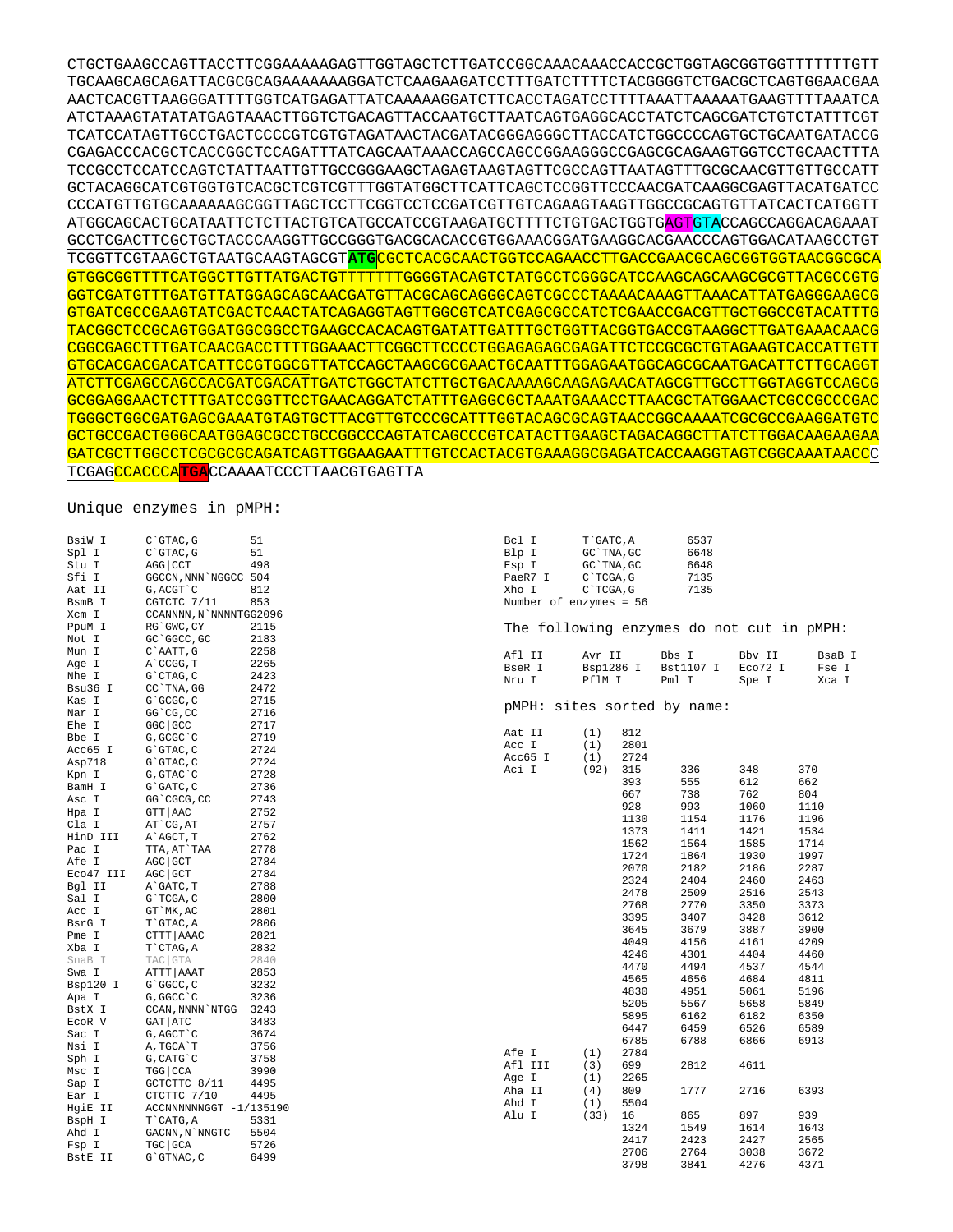|                |             | 4435         | 4553         | 4779         | 4869         |                   |            | 1514         | 1562         | 1565         | 1641         |
|----------------|-------------|--------------|--------------|--------------|--------------|-------------------|------------|--------------|--------------|--------------|--------------|
|                |             | 4915         | 5172         | 5693         | 5793         |                   |            | 1725         | 2056         | 2071         | 2183         |
|                |             | 5856<br>7019 | 6103         | 6533         | 6647         |                   |            | 2186<br>2509 | 2404<br>3191 | 2463<br>3290 | 2478         |
| Alw I          | (18)        | 434          | 762          | 1245         | 1563         |                   |            | 3408         | 3415         | 3418         | 3357<br>3680 |
|                |             | 1672         | 2694         | 2732         | 2743         |                   |            | 3799         | 3901         | 3932         | 3935         |
|                |             | 3310         | 3814         | 5173         | 5259         |                   |            | 4050         | 4162         | 4209         | 4436         |
|                |             | 5259         | 5356         | 5357         | 5821         |                   |            | 4517         | 4535         | 4538         | 4656         |
|                |             | 6798         | 6827         |              |              |                   |            | 4811         | 4954         | 5019         | 5022         |
| AlwN I         | (2)         | 2079         | 5027         |              |              |                   |            | 5228         | 5556         | 5895         | 5922         |
| Apa I          | (1)         | 3236         |              |              |              |                   |            | 6017         | 6160         | 6245         | 6289         |
| ApaL I         | (4)         | 1065         | 1367         | 4925         | 6614         |                   |            | 6305         | 6460         | 6527         | 6677         |
| Apo I          | (7)         | 175          | 233          | 635          | 1028         |                   |            | 6786         | 6866         | 6963         |              |
|                |             | 2794         | 2922         | 7082         |              | Bsp120 I          | (1)        | 3232         |              |              |              |
| Asc I          | (1)         | 2743         |              |              |              | BspH I            | (1)        | 5331         |              |              |              |
| Ase I          | (5)         | 122<br>5676  | 4147         | 4382         | 4441         | BspM I            | (2)<br>(5) | 1098<br>1006 | 6686<br>1543 | 1679         | 4057         |
| Asp718         | (1)         | 2724         |              |              |              | BspM II           |            | 4069         |              |              |              |
| Ava I          | (11)        | 339          | 377          | 403          | 770          | Bsr I             | (23)       | 1270         | 1435         | 2095         | 2300         |
|                |             | 2232         | 2334         | 3338         | 3364         |                   |            | 2321         | 2729         | 2737         | 3109         |
|                |             | 3402         | 6231         | 7135         |              |                   |            | 3219         | 4040         | 4412         | 5018         |
| Ava II         | (12)        | 355          | 669          | 676          | 1193         |                   |            | 5031         | 5145         | 5551         | 5669         |
|                |             | 1734         | 1939         | 2115         | 3387         |                   |            | 5712         | 5979         | 6074         | 6139         |
|                |             | 5642         | 5864         | 6138         | 6779         |                   |            | 6877         | 6973         | 6995         |              |
| BamH I         | (1)         | 2736         |              |              |              | BsrB I            | (7)        | 350          | 1176         | 1534         | 2188         |
| Ban I          | (8)         | 1359         | 2193         | 2268         | 2524         |                   |            | 3395         | 4303         | 4544         |              |
|                |             | 2715         | 2724         | 4355         | 5452         | BsrD I            | (5)        | 782          | 5565         | 5739         | 6688         |
| Ban II         | (6)         | 347          | 2053         | 2439         | 3236         |                   |            | 6981         |              |              |              |
|                |             | 3402<br>2719 | 3674         |              |              | BsrG I            | (1)        | 2806<br>2743 | 4250         | 7063         |              |
| Bbe I<br>Bbv I | (1)<br>(21) | 25           | 337          | 340          | 398          | BssH II<br>BssS I | (3)<br>(3) | 885          | 1364         | 4784         |              |
|                |             | 742          | 874          | 1132         | 1525         | BstB I            | (2)        | 639          | 2827         |              |              |
|                |             | 1652         | 2067         | 3202         | 3301         | BstE II           | (1)        | 6499         |              |              |              |
|                |             | 5030         | 5033         | 5239         | 5933         | BstN I            | (17)       | 291          | 477          | 674          | 1944         |
|                |             | 6171         | 6256         | 6300         | 6316         |                   |            | 2047         | 3137         | 3195         | 3267         |
|                |             | 6688         |              |              |              |                   |            | 3453         | 4031         | 4198         | 4351         |
| Bcl I          | (1)         | 6537         |              |              |              |                   |            | 4639         | 4760         | 4773         | 5993         |
| Bcn I          | (20)        | 341          | 342          | 405          | 406          |                   |            | 6570         |              |              |              |
|                |             | 565          | 772          | 773          | 1572         | BstU I            | (38)       | 545          | 667          | 701          | 806          |
|                |             | 1688         | 2580         | 3058         | 3207         |                   |            | 995          | 1130         | 1241         | 1307         |
|                |             | 3340         | 3341         | 3404         | 3405         |                   |            | 1373         | 1522         | 1564         | 1724         |
|                |             | 4244         | 4992         | 5688         | 6035         |                   |            | 1866         | 1930         | 1999         | 2287         |
| Bfa I          | (18)        | 17           | 28           | 318          | 513          |                   |            | 2456         | 2501         | 2745         | 2770         |
|                |             | 2273<br>2786 | 2424<br>2833 | 2550<br>2957 | 2612<br>3425 |                   |            | 2814<br>4049 | 3612<br>4252 | 3718<br>4458 | 3889<br>4460 |
|                |             | 3784         | 3795         | 5106         | 5359         |                   |            | 4658         | 5239         | 5569         | 6253         |
|                |             | 5694         | 7020         |              |              |                   |            | 6526         | 6591         | 6654         | 6947         |
| Bgl I          | (3)         | 504          | 5624         | 6971         |              |                   |            | 7063         | 7065         |              |              |
| Bgl II         | (1)         | 2788         |              |              |              | BstX I            | (1)        | 3243         |              |              |              |
| Blp I          | (1)         | 6648         |              |              |              | BstY I            | (9)        | 766          | 2698         | 2736         | 2788         |
| Bpm I          | (4)         | 1453         | 1507         | 5574         | 6591         |                   |            | 5252         | 5263         | 5349         | 5361         |
| Bsa I          | (4)         | 1967         | 2568         | 3052         | 5565         |                   |            | 6820         |              |              |              |
| BsaA I         | (4)         | 2840         | 3521         | 3579         | 7096         | Bsu36 I           | (1)        | 2472         |              |              |              |
| BsaH I         | (4)         | 809          | 1777         | 2716         | 6393         | Cac8 I            | (47)       | 333          | 384          | 391          | 467          |
| BsaJ I         | (45)        | 289          | 290          | 339          | 340          |                   |            | 543          | 553          | 759          | 1110         |
|                |             | 403<br>562   | 476<br>672   | 502<br>770   | 529<br>1137  |                   |            | 1311<br>1950 | 1371<br>1997 | 1551<br>2053 | 1714<br>2075 |
|                |             | 1338         | 1493         | 1562         | 1793         |                   |            | 2425         | 2439         | 2460         | 2623         |
|                |             | 1942         | 1943         | 2045         | 2046         |                   |            | 2651         | 2745         | 3278         | 3354         |
|                |             | 2098         | 2121         | 2335         | 2599         |                   |            | 3361         | 3412         | 3659         | 3756         |
|                |             | 2768         | 3056         | 3204         | 3265         |                   |            | 3843         | 3997         | 4248         | 4252         |
|                |             | 3338         | 3401         | 3402         | 3451         |                   |            | 4404         | 4433         | 4542         | 4628         |
|                |             | 3452         | 3919         | 4030         | 4350         |                   |            | 4665         | 5225         | 5616         | 6249         |
|                |             | 4771         | 6024         | 6047         | 6230         |                   |            | 6426         | 6531         | 6711         | 6880         |
|                |             | 6261         | 6568         | 6632         | 6771         |                   |            | 6986         | 6990         | 7065         |              |
|                |             | 7113         |              |              |              | Cfr10 I           |            | (12) 382     | 1123         | 2265         | 2489         |
| BsaW I         | (14)        | 352          | 1006         | 1543         | 1679         |                   |            | 2621         | 2712         | 3359         | 4110         |
|                |             | 1852<br>4057 | 2190<br>4069 | 2265<br>4817 | 3389<br>4964 | Cla I             | (1)        | 4134<br>2757 | 5584         | 6935         | 6988         |
|                |             | 5795         | 6805         |              |              | Csp6 I            | (13)       | 52           | 1701         | 1754         | 2315         |
| Bsg I          | (2)         | 2383         | 4161         |              |              |                   |            | 2725         | 2731         | 2807         | 2841         |
| BsiC I         | (2)         | 639          | 2827         |              |              |                   |            | 5985         | 6218         | 6431         | 6439         |
| BsiE I         | (11)        | 993          | 1128         | 1149         | 1158         |                   |            | 6922         |              |              |              |
|                |             | 1728         | 2186         | 3616         | 4527         | Dde I             | (9)        | 1163         | 2472         | 2566         | 2617         |
|                |             | 4951         | 5874         | 6720         |              |                   |            | 3686         | 4886         | 5295         | 5461         |
| BsiHKA I       | (5)         | 1069         | 1371         | 3674         | 4929         |                   |            | 6648         |              |              |              |
|                |             | 6618         |              |              |              | Dpn I             | (34)       | 429          | 768          | 830          | 963          |
| BsiW I         | (1)         | 51           |              |              |              |                   |            | 1148         | 1161         | 1251         | 1558         |
| Bsm I          | (2)         | 2952         | 3756         |              |              |                   |            | 1678         | 2700         | 2738         | 2790         |
| BsmA I         | (6)         | 852          | 1839         | 1968         | 2569         |                   |            | 2859         | 3316         | 3809         | 5179         |
|                |             | 3051         | 5566         |              |              |                   |            | 5254         | 5265         | 5273         | 5351         |
| BsmB I         | (1)         | 853          |              |              |              |                   |            | 5363         | 5468         | 5809         | 5827         |
| BsmF I         | (16)        | 281<br>655   | 291<br>1702  | 410<br>1925  | 545<br>2101  |                   |            | 5873<br>6729 | 6356<br>6804 | 6539<br>6822 | 6719<br>7050 |
|                |             | 2122         | 2214         | 3074         | 3157         |                   |            | 7071         | 7109         |              |              |
|                |             | 3331         | 3450         | 3460         | 6895         | DpnII             | (34)       | 427          | 766          | 828          | 961          |
| BsoF I         | (67)        | 14           | 326          | 329          | 336          |                   |            | 1146         | 1159         | 1249         | 1556         |
|                |             | 387          | 454          | 663          | 731          |                   |            | 1676         | 2698         | 2736         | 2788         |
|                |             | 762          | 863          | 940          | 993          |                   |            | 2857         | 3314         | 3807         | 5177         |
|                |             | 1121         | 1152         | 1155         | 1411         |                   |            | 5252         | 5263         | 5271         | 5349         |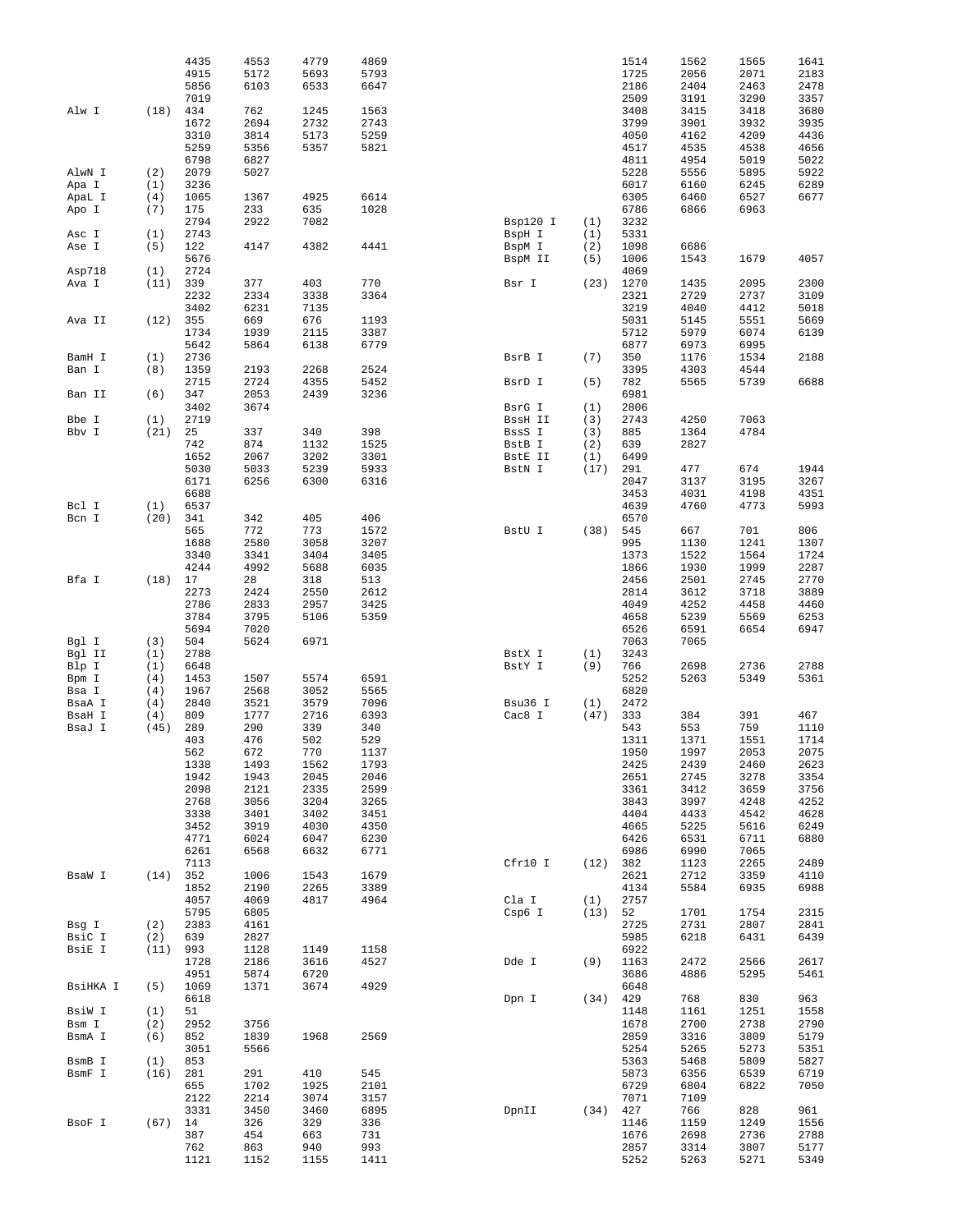|           |      | 5361        | 5466        | 5807         | 5825         |          |      | 6405         | 6593        | 6654         | 6681         |
|-----------|------|-------------|-------------|--------------|--------------|----------|------|--------------|-------------|--------------|--------------|
|           |      | 5871        | 6354        | 6537         | 6717         |          |      | 6835         | 6929        | 6949         | 6984         |
|           |      | 6727        | 6802        | 6820         | 7048         |          |      | 7065         | 7067        |              |              |
|           |      | 7069        | 7107        |              |              | HinC II  | (5)  | 752          | 1621        | 2752         | 2802         |
| Dra I     | (6)  | 2561        | 2821        | 2853         | 3086         |          |      | 3133         |             |              |              |
|           |      | 5370        | 5389        |              |              | Hind II  | (5)  | 752          | 1621        | 2752         | 2802         |
| Dra III   | (5)  | 1073        | 1366        | 6048         | 6476         |          |      | 3133         |             |              |              |
|           |      | 7096        |             |              |              | HinD III | (1)  | 2762         |             |              |              |
| Drd I     | (4)  | 1289        | 1670        | 3690         | 4719         | Hinf I   | (19) | 881          | 1003        | 1203         | 1454         |
| Dsa I     | (11) | 502         | 529         | 1137         | 1493         |          |      | 2496         | 2615        | 2829         | 3007         |
|           |      | 1562        | 2098        | 2121         | 2768         |          |      | 3219         | 3605        | 3713         | 3974         |
|           |      | 6047        | 6261        | 6632         |              |          |      | 4446         | 4511        | 4586         | 4982         |
| Eae I     | (10) | 505         | 990         | 1155         | 1408         |          |      | 5499         | 6370        | 6583         |              |
|           |      | 1725        | 2183        | 3988         | 4450         | HinI I   | (4)  | 809          | 1777        | 2716         | 6393         |
|           |      | 5892        | 6426        |              |              | HinP I   | (50) | 361          | 665         | 942          | 995          |
| Eag I     | (4)  | 990         | 1155        | 1725         | 2183         |          |      | 1239         | 1307        | 1522         | 1649         |
| Ear I     | (1)  | 4495        |             |              |              |          |      | 1722         | 1866        | 2213         | 2285         |
| Eco47 III | (1)  | 2784        |             |              |              |          |      | 2456         | 2593        | 2688         | 2716         |
| Eco57 I   | (3)  | 2438        | 5158        | 6484         |              |          |      | 2743         | 2745        | 2783         | 3382         |
| ECON I    | (3)  | 2276        | 2471        | 3227         |              |          |      | 3718         | 3845        | 4088         | 4164         |
| Eco0109 I | (3)  | 2076        | 2115        | 3232         |              |          |      | 4250         | 4252        | 4393         | 4458         |
| ECOR I    | (3)  | 635         | 1028        | 2794         |              |          |      | 4486         | 4519        | 4789         | 4856         |
| ECOR II   | (17) | 289         | 475         | 672          | 1942         |          |      | 4956         | 5130        | 5239         | 5632         |
|           |      | 2045        | 3135        | 3193         | 3265         |          |      | 5725         | 6124        | 6174         | 6251         |
|           |      | 3451        | 4029        | 4196         | 4349         |          |      | 6403         | 6591        | 6652         | 6679         |
|           |      | 4637        | 4758        | 4771         | 5991         |          |      | 6833         | 6927        | 6947         | 6982         |
|           |      | 6568        |             |              |              |          |      | 7063         | 7065        |              |              |
| ECOR V    | (1)  | 3483        |             |              |              | Hpa I    | (1)  | 2752         |             |              |              |
| Ehe I     | (1)  | 2717        |             |              |              | Hpa II   | (49) | 340          | 353         | 358          | 383          |
| Esp I     | (1)  | 6648        |             |              |              |          |      | 404          | 564         | 771          | 1007         |
| Fnu4H I   | (67) | 14          | 326         | 329          | 336          |          |      | 1124         | 1357        | 1544         | 1570         |
|           |      | 387         | 454         | 663          | 731          |          |      | 1680         | 1686        | 1853         | 2191         |
|           |      | 762         | 863         | 940          | 993          |          |      | 2266         | 2490        | 2578         | 2590         |
|           |      | 1121        | 1152        | 1155         | 1411         |          |      | 2622         | 2713        | 2740         | 3056         |
|           |      | 1514        | 1562        | 1565         | 1641         |          |      | 3206         | 3339        | 3360         | 3385         |
|           |      | 1725        | 2056        | 2071         | 2183         |          |      | 3390         | 3403        | 4058         | 4070         |
|           |      | 2186        | 2404        | 2463         | 2478         |          |      | 4111         | 4121        | 4135         | 4243         |
|           |      | 2509        | 3191        | 3290         | 3357         |          |      | 4329         | 4818        | 4965         | 4991         |
|           |      | 3408        | 3415        | 3418         | 3680         |          |      | 5181         | 5585        | 5619         | 5686         |
|           |      | 3799        | 3901        | 3932         | 3935         |          |      | 5796         | 6033        | 6806         | 6936         |
|           |      | 4050        | 4162        | 4209         | 4436         |          |      | 6989         |             |              |              |
|           |      | 4517        | 4535        | 4538         | 4656         | Hph I    | (12) | 706          | 794         | 2048         | 4019         |
|           |      | 4811        | 4954        | 5019         | 5022         |          |      | 5348         | 5575        | 5989         | 6047         |
|           |      | 5228        | 5556        | 5895         | 5922         |          |      | 6363         | 6510        | 6596         | 7103         |
|           |      | 6017        | 6160        | 6245         | 6289         | Kas I    | (1)  | 2715         |             |              |              |
|           |      | 6305        | 6460        | 6527         | 6677         | Kpn I    | (1)  | 2728         |             |              |              |
|           |      | 6786        | 6866        | 6963         |              | Mae I    | (18) | 17           | 28          | 318          | 513          |
| Fok I     | (19) | 307         | 359         | 510          | 1154         |          |      | 2273         | 2424        | 2550         | 2612         |
|           |      | 1527        | 2468        | 3055         | 3382         |          |      | 2786         | 2833        | 2957         | 3425         |
|           |      | 3434        | 3936        | 4085         | 4217         |          |      | 3784         | 3795        | 5106         | 5359         |
|           |      | 5470        | 5651        | 5938         | 6070         |          |      | 5694         | 7020        |              |              |
|           |      | 6223        | 6467        | 6968         |              | Mae II   | (21) | 50           | 54          | 304          | 809          |
| Fsp I     | (1)  | 5726        |             |              |              |          |      | 1079         | 2062        | 2380         | 2663         |
| Gdi II    | (13) | 506         | 989         | 991          | 1154         |          |      | 2839         | 3439        | 3520         | 3578         |
|           |      | 1156        | 1407        | 1724         | 1726         |          |      | 3943         | 3960        | 4177         | 5314         |
|           |      | 2182        | 2184        | 4451         | 5891         |          |      | 5730         | 6419        | 6905         | 7095         |
|           |      | 6425        |             |              |              |          |      | 7164         |             |              |              |
| Gsu I     | (4)  | 1452        | 1506        | 5575         | 6590         | Mae III  | (25) | 46           | 248<br>2708 | 695          | 1075         |
| Hae I     | (9)  | 498         | 708         | 1136         | 3990<br>5089 |          |      | 2692         |             | 2896         | 3574<br>5030 |
|           |      | 4026        | 4626        | 4637         |              |          |      |              |             |              |              |
|           |      | 7058        |             |              |              |          |      | 3634         | 4237        | 4967         |              |
| Hae II    |      |             |             |              |              |          |      | 5146         | 5429        | 5760         | 5818         |
|           | (12) | 364         | 2596        | 2719         | 2786         |          |      | 5971         | 6036        | 6167         | 6254         |
|           |      | 3385        | 3848        | 4167         | 4489         |          |      | 6298         | 6493        | 6499         | 6601         |
|           |      | 4859        | 6406        | 6836         | 6985         |          |      | 6931         |             |              |              |
| Hae III   | (34) | 498         | 507         | 534          | 708          | Mbo I    | (34) | 427          | 766         | 828          | 961          |
|           |      | 992         | 1136        | 1157         | 1185         |          |      | 1146         | 1159        | 1249         | 1556         |
|           |      | 1337        | 1410        | 1492         | 1727         |          |      | 1676         | 2698        | 2736         | 2788         |
|           |      | 1987        | 2044        | 2077         | 2095         |          |      | 2857         | 3314        | 3807         | 5177         |
|           |      | 2185        | 2477        | 2582         | 3234         |          |      | 5252         | 5263        | 5271         | 5349         |
|           |      | 3990        | 4026        | 4452         | 4626         |          |      | 5361         | 5466        | 5807         | 5825         |
|           |      | 4637        | 4655        | 5089         | 5547         |          |      | 5871         | 6354        | 6537         | 6717         |
|           |      | 5627        | 5894        | 6428         | 6462         |          |      | 6727         | 6802        | 6820         | 7048         |
|           |      | 6992        | 7058        |              |              |          |      | 7069         | 7107        |              |              |
| Hga I     | (16) | 89          | 609         | 706          | 738          | Mbo II   | (14) | 231          | 578         | 889          | 1472         |
|           |      | 836         | 1288        | 1527         | 1672         |          |      | 1475<br>5272 | 1997        | 3878<br>6695 | 4483         |
|           |      | 1784        | 2529        | 3585         | 3748         |          |      |              | 5345        |              | 7054         |
|           | (5)  | 4721        | 5299        | 6047         | 6383         |          |      | 7057         | 7090        |              |              |
| HgiA I    |      | 1069        | 1371        | 3674         | 4929         | Mlu I    | (2)  | 699          | 2812        |              |              |
|           |      | 6618        |             |              |              | Mme I    | (5)  | 875          | 1409        | 4825         | 5009         |
| HgiE II   | (1)  | 5190        |             |              |              |          |      | 7057         |             |              |              |
| Hha I     | (50) | 363<br>1241 | 667<br>1309 | 944          | 997<br>1651  | Mnl I    | (48) | 103          | 258<br>718  | 318          | 446          |
|           |      | 1724        | 1868        | 1524         |              |          |      | 508<br>1126  | 1333        | 865<br>1372  | 902          |
|           |      | 2458        | 2595        | 2215<br>2690 | 2287<br>2718 |          |      |              | 1482        | 1530         | 1432<br>1788 |
|           |      | 2745        | 2747        | 2785         | 3384         |          |      | 1459<br>1815 | 2241        | 2330         | 2425         |
|           |      | 3720        | 3847        | 4090         | 4166         |          |      | 2467         | 2521        | 2537         | 3166         |
|           |      | 4252        | 4254        | 4395         | 4460         |          |      | 3299         | 3427        |              |              |
|           |      | 4488        | 4521        | 4791         | 4858         |          |      | 3884         | 3914        | 3671<br>4178 | 3857<br>4460 |
|           |      | 4958        | 5132        | 5241         | 5634         |          |      | 4509         | 4719        | 4792         | 5043         |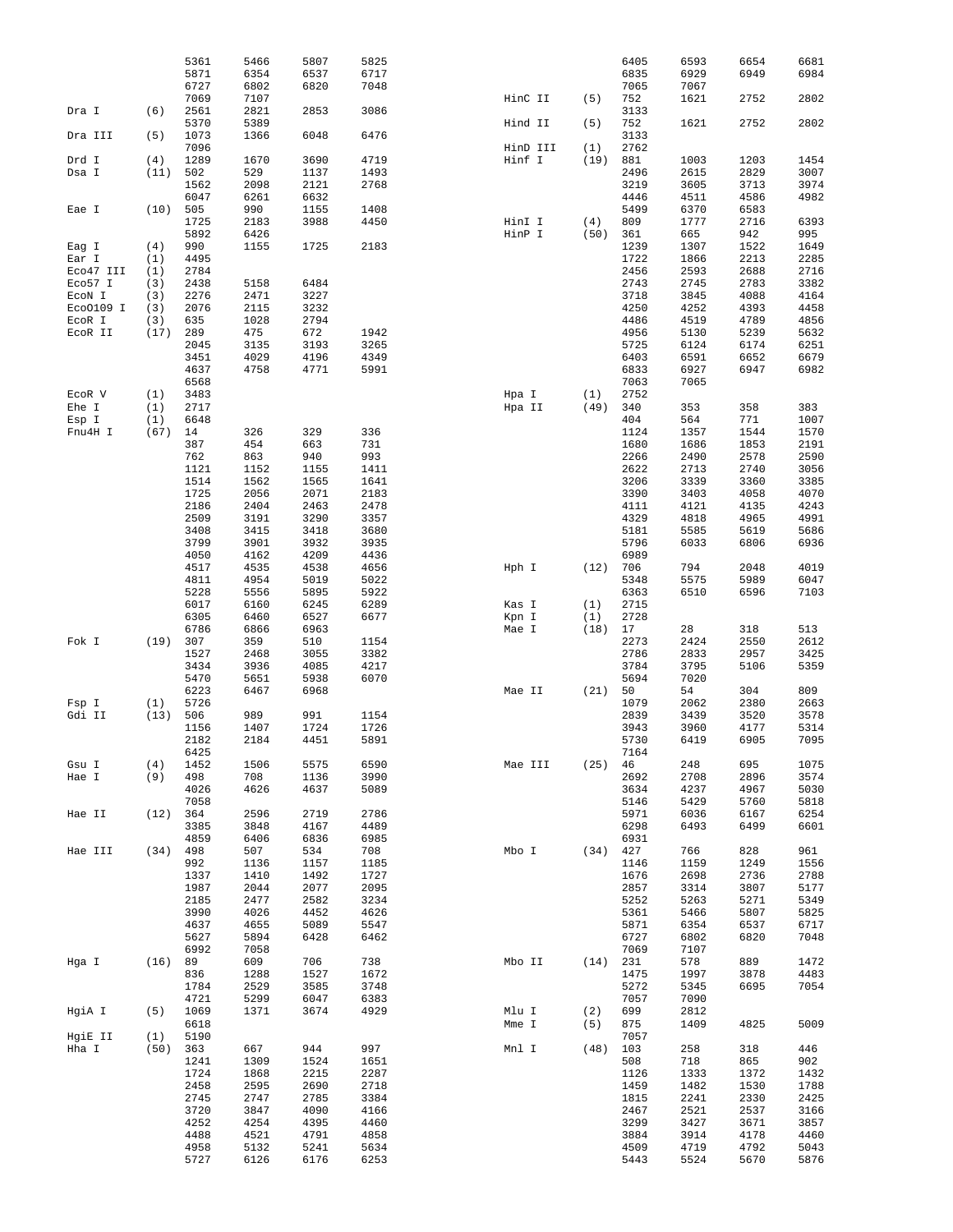|                    |            | 6015         | 6239         | 6336         | 6376         | Sal I          | (1)  | 2800         |              |      |      |
|--------------------|------------|--------------|--------------|--------------|--------------|----------------|------|--------------|--------------|------|------|
|                    |            | 6784         | 6823         | 7068         | 7143         | Sap I          | (1)  | 4495         |              |      |      |
| Msc I              | (1)        | 3990         |              |              |              | Sau3A I        | (34) | 427          | 766          | 828  | 961  |
| Mse I              | (32)       | 22           | 57           | 122          | 138          |                |      | 1146         | 1159         | 1249 | 1556 |
|                    |            | 212          | 691          | 742          | 2560         |                |      | 1676         | 2698         | 2736 | 2788 |
|                    |            | 2751         | 2774         | 2778         | 2820         |                |      | 2857         | 3314         | 3807 | 5177 |
|                    |            | 2852         | 3078         | 3085         | 3562         |                |      | 5252         | 5263         | 5271 | 5349 |
|                    |            | 3569         | 3790         | 4003         | 4147         |                |      | 5361         | 5466         | 5807 | 5825 |
|                    |            | 4382         | 4441         | 5317         | 5369         |                |      | 5871         | 6354         | 6537 | 6717 |
|                    |            | 5374         | 5388         | 5441         | 5676         |                |      | 6727         | 6802         | 6820 | 7048 |
|                    |            | 5715         | 6332         | 6848         | 7161         |                |      | 7069         | 7107         |      |      |
| Msl I              | (5)        | 528          | 3241         | 5756         | 5915         | Sau96 I        | (25) | 355          | 533          | 669  | 676  |
|                    |            | 6611         |              |              |              |                |      | 1184         | 1193         | 1335 | 1734 |
| Msp I              | (49)       | 340          | 353          | 358          | 383          |                |      | 1939         | 1985         | 2043 | 2076 |
|                    |            | 404          | 564          | 771          | 1007         |                |      | 2094         | 2115         | 2580 | 3232 |
|                    |            | 1124         | 1357         | 1544         | 1570         |                |      | 3233         | 3387         | 5546 | 5625 |
|                    |            | 1680         | 1686         | 1853         | 2191         |                |      | 5642         | 5864         | 6138 | 6779 |
|                    |            | 2266         | 2490         | 2578         | 2590         |                |      | 6991         |              |      |      |
|                    |            | 2622         | 2713         | 2740         | 3056         | Sca I          | (2)  | 1755         | 2732         |      |      |
|                    |            | 3206         | 3339         | 3360         | 3385         | ScrF I         | (37) | 291          | 340          | 341  | 404  |
|                    |            | 3390         | 3403         | 4058         | 4070         |                |      | 405          | 477          | 564  | 674  |
|                    |            | 4111         | 4121         | 4135         | 4243         |                |      | 771          | 772          | 1571 | 1687 |
|                    |            | 4329         | 4818         | 4965         | 4991         |                |      | 1944         | 2047         | 2579 | 3057 |
|                    |            | 5181         | 5585         | 5619         | 5686         |                |      | 3137         | 3195         | 3206 | 3267 |
|                    |            | 5796         | 6033         | 6806         | 6936         |                |      | 3339         | 3340         | 3403 | 3404 |
|                    |            | 6989         |              |              |              |                |      | 3453         | 4031         | 4198 | 4243 |
| MspAl I            | (11)       | 1112         | 1421         | 1564         | 2417         |                |      | 4351         | 4639         | 4760 | 4773 |
|                    |            | 2770         | 4156         | 4435         | 4953         |                |      | 4991         | 5687         | 5993 | 6034 |
|                    |            | 5198         | 6162         | 6785         |              |                |      | 6570         |              |      |      |
| Mun I              | (1)        | 2258         |              |              |              | Sec I          | (45) | 289          | 290          | 339  | 340  |
| Nae I              | (4)        | 384          | 2623         | 3361         | 6990         |                |      | 403          | 476          | 502  | 529  |
| Nar I              | (1)        | 2716         |              |              |              |                |      | 562          | 672          | 770  | 1137 |
| Nci I              | (20)       | 340          | 341          | 404          | 405          |                |      | 1338         | 1493         | 1562 | 1793 |
|                    |            | 564          | 771          | 772          | 1571         |                |      | 1942         | 1943         | 2045 | 2046 |
|                    |            | 1687         | 2579         | 3057         | 3206         |                |      | 2098         | 2121         | 2335 | 2599 |
|                    |            | 3339         | 3340         | 3403         | 3404         |                |      | 2768         | 3056         | 3204 | 3265 |
|                    |            | 4243         | 4991         | 5687         | 6034         |                |      | 3338         | 3401         | 3402 | 3451 |
| Nco I              | (2)        | 1137         | 2121         |              |              |                |      | 3452         | 3919         | 4030 | 4350 |
| Nde I              | (2)        | 1235         | 2845         |              |              |                |      | 4771         | 6024         | 6047 | 6230 |
| NgoM I             | (4)        | 382          | 2621         | 3359         | 6988         |                |      | 6261         | 6568         | 6632 | 6771 |
| Nhe I              | (1)        | 2423         |              |              |              |                |      | 7113         |              |      |      |
| Nla III            | (24)       | 71           | 88           | 585          | 1141         | SfaN I         | (21) | 380          | 641          | 850  | 994  |
|                    |            | 1224         | 1259         | 2125         | 2998         |                |      | 1061         | 1133         | 1318 | 1548 |
|                    |            | 3535         | 3595         | 3758         | 3907         |                |      | 1628         | 1650         | 2449 | 2923 |
|                    |            | 3971         | 3995         | 4225         | 4269         |                |      | 3361         | 3809         | 3864 | 4098 |
|                    |            | 4615         | 5335         | 5826         | 5836         |                |      | 4196         | 4707         | 5759 | 5952 |
|                    |            | 5914         | 5950         | 6193         | 7149         |                |      | 6244         |              |      |      |
| Nla IV             | (31)       | 346          | 671          | 1361         | 1384         | Sfc I          | (9)  | 2            | 467          | 728  | 1118 |
|                    |            | 1568         | 1684         | 1861         | 1941         |                |      | 3274         | 4876         | 5067 | 5745 |
|                    |            | 1986         | 2096         | 2116         | 2117         |                |      | 6594         |              |      |      |
|                    |            | 2195         | 2270         | 2322         | 2526         | Sfi I          | (1)  | 504          |              |      |      |
|                    |            | 2605         | 2717         | 2726         | 2738         | Sma I          | (5)  | 341          | 405          | 772  | 3340 |
|                    |            | 3234         | 3399         | 4357         | 4643         |                |      | 3404         |              |      |      |
|                    |            | 4682         | 5454         | 5548         | 5589         | SnaB I         | (1)  | 2840         |              |      |      |
|                    |            | 5800         | 6445         | 6810         |              | Sph I          | (1)  | 3758         |              |      |      |
| Not I              | (1)        | 2183         |              |              |              | Spl I          | (1)  | 51           |              |      |      |
| Nsi I<br>Nsp7524 I | (1)        | 3756         | 581          | 3754         | 4611         | Srf I          | (2)  | 405          | 3340         |      |      |
|                    | (4)        | 84           | 1421         |              |              | Ssp I<br>Stu I | (2)  | 3082         | 3742         |      |      |
| NspB II            | (11)       | 1112         |              | 1564<br>4435 | 2417<br>4953 |                | (1)  | 498          |              |      |      |
|                    |            | 2770<br>5198 | 4156<br>6162 | 6785         |              | Sty I          | (6)  | 1137         | 2121<br>7113 | 2599 | 6024 |
| NspH I             | (4)        | 88           | 585          | 3758         | 4615         | Swa I          | (1)  | 6771<br>2853 |              |      |      |
| Pac I              |            | 2778         |              |              |              | Taq I          | (26) | 108          | 639          | 711  | 816  |
| PaeR7 I            | (1)<br>(1) | 7135         |              |              |              |                |      | 831          | 840          | 900  | 1317 |
| Pal I              | (34)       | 498          | 507          | 534          | 708          |                |      | 1530         | 1632         | 1657 | 1960 |
|                    |            | 992          | 1136         | 1157         | 1185         |                |      | 2430         | 2572         | 2757 | 2801 |
|                    |            | 1337         | 1410         | 1492         | 1727         |                |      | 2827         | 4711         | 6008 | 6268 |
|                    |            | 1987         | 2044         | 2077         | 2095         |                |      | 6368         | 6399         | 6411 | 6705 |
|                    |            | 2185         | 2477         | 2582         | 3234         |                |      | 6720         | 7136         |      |      |
|                    |            | 3990         | 4026         | 4452         | 4626         | Tfi I          | (11) | 881          | 1003         | 1203 | 1454 |
|                    |            | 4637         | 4655         | 5089         | 5547         |                |      | 2829         | 3219         | 3713 | 3974 |
|                    |            | 5627         | 5894         | 6428         | 6462         |                |      | 4446         | 4586         | 6583 |      |
|                    |            | 6992         | 7058         |              |              | Tsp45 I        | (11) | 46           | 695          | 1075 | 2708 |
| Ple I              | (2)        | 2504         | 4990         |              |              |                |      | 3574         | 3634         | 5760 | 5971 |
| Pme I              | (1)        | 2821         |              |              |              |                |      | 6036         | 6499         | 6601 |      |
| PpuM I             | (1)        | 2115         |              |              |              | Tth111 I       | (3)  | 845          | 1289         | 2113 |      |
| Psp1406 I          | (2)        | 2380         | 5730         |              |              | Tth111 II      | (9)  | 198          | 1005         | 2639 | 3669 |
| PspA I             | (5)        | 339          | 403          | 770          | 3338         |                |      | 5200         | 5209         | 5239 | 6256 |
|                    |            | 3402         |              |              |              |                |      | 6263         |              |      |      |
| Pst I              | (5)        | 6            | 471          | 732          | 1122         | Vsp I          | (5)  | 122          | 4147         | 4382 | 4441 |
|                    |            | 3278         |              |              |              |                |      | 5676         |              |      |      |
| Pvu I              | (3)        | 1149         | 5874         | 6720         |              | Xba I          | (1)  | 2832         |              |      |      |
| Pvu II             | (2)        | 2417         | 4435         |              |              | Xcm I          | (1)  | 2096         |              |      |      |
| Rsa I              | (13)       | 53           | 1702         | 1755         | 2316         | Xho I          | (1)  | 7135         |              |      |      |
|                    |            | 2726         | 2732         | 2808         | 2842         | Xho II         | (9)  | 766          | 2698         | 2736 | 2788 |
|                    |            | 5986         | 6219         | 6432         | 6440         |                |      | 5252         | 5263         | 5349 | 5361 |
|                    |            | 6923         |              |              |              |                |      | 6820         |              |      |      |
| Rsr II             | (3)        | 355          | 1193         | 3387         |              | Xma I          | (5)  | 339          | 403          | 770  | 3338 |
| Sac I              | (1)        | 3674         |              |              |              |                |      | 3402         |              |      |      |
| Sac II             | (2)        | 1565         | 2771         |              |              | Xma III        | (4)  | 990          | 1155         | 1725 | 2183 |
|                    |            |              |              |              |              |                |      |              |              |      |      |